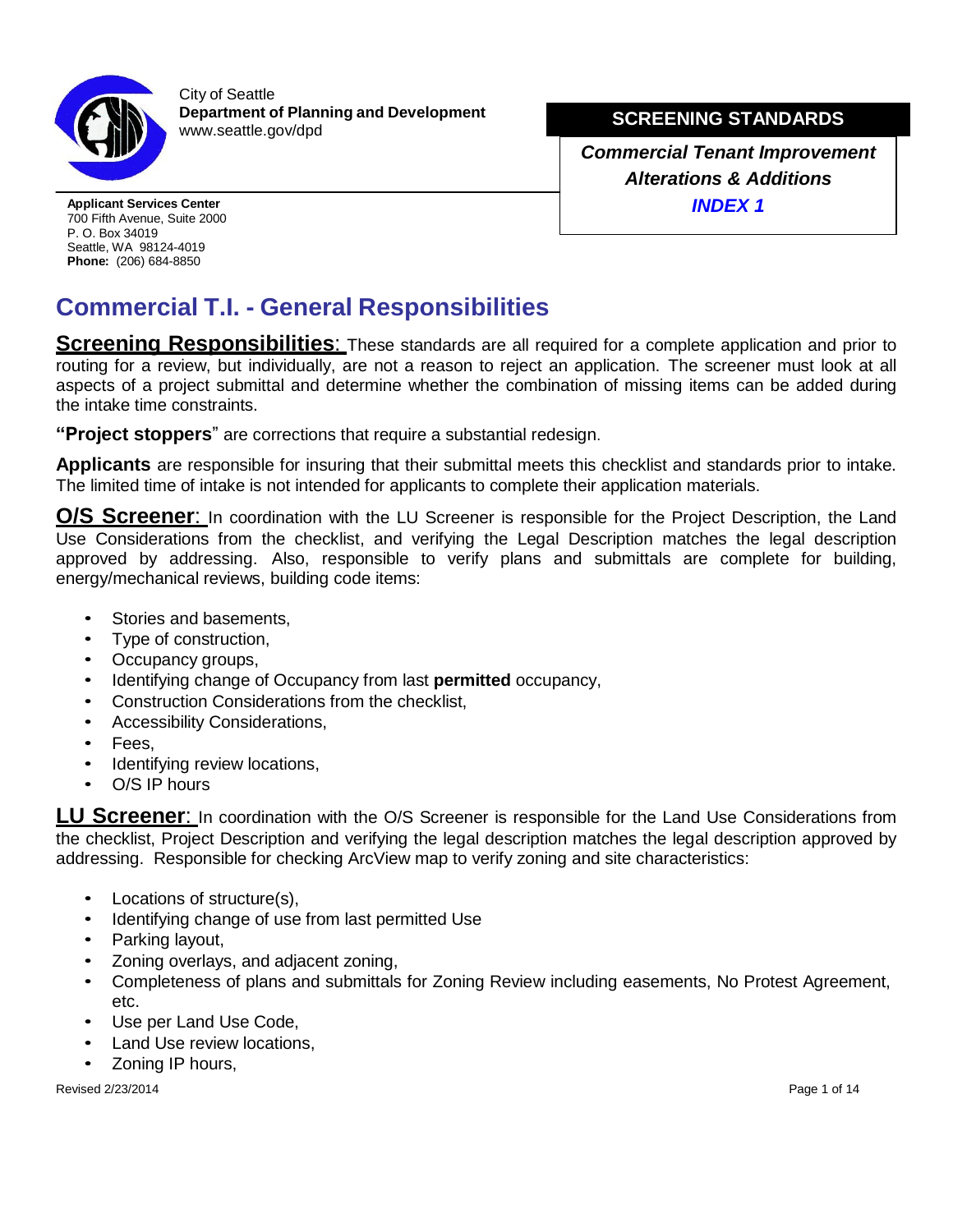# **SCREENING STANDARDS**

# *Index 1* **Commercial T.I. - General Requirements Overview**

### **Screening Overview (SCOPING):**

#### **Cover Sheet Completed**

- Project Address matches the Address assigned by Seattle DCI
- All portions of Cover Sheet completed including contact information, related projects, zone and proposed uses, building data, construction value, fire protection, and where information is indicated on the plans, Energy/Mechanical Code Compliance information, parking information, etc.

#### **Forms – all forms must be completed (Including but not limited to)**

- Financial Responsibility Form
- Contact Disclosure Form
- Equipment Sizing Calculations
- Waste Diversion Plan (Projects with an area of work greater than 750 square feet)
- Deconstruction & Salvage Assessment (Projects involving demolition with a work greater than 750 square feet)

#### **Project matches addressing review**

- Legal description matches legal description reviewed by Addressing
- Plot Plan matches Plot Plan reviewed by Addressing
- Address on all sheets match Seattle DCI Project Address

#### **Plot Plan, and Floor Plan agree**

**All Plans and Notes Indicated in Screening Checklist are Included**

#### **Plans are Microfilmable:**

- Good contrast
- Minimum 1/8 inch lettering (if handwritten)
- Minimum  $1/8<sup>th</sup>$  inch or 1:10 for plot plan
- Minimum  $\frac{1}{4}$  inch for all plans

#### **Plans Required:**

• Four (Five for restaurants) Identical sets of plans with complete coversheets and stapled

#### **Structural Calculations included if project is engineered**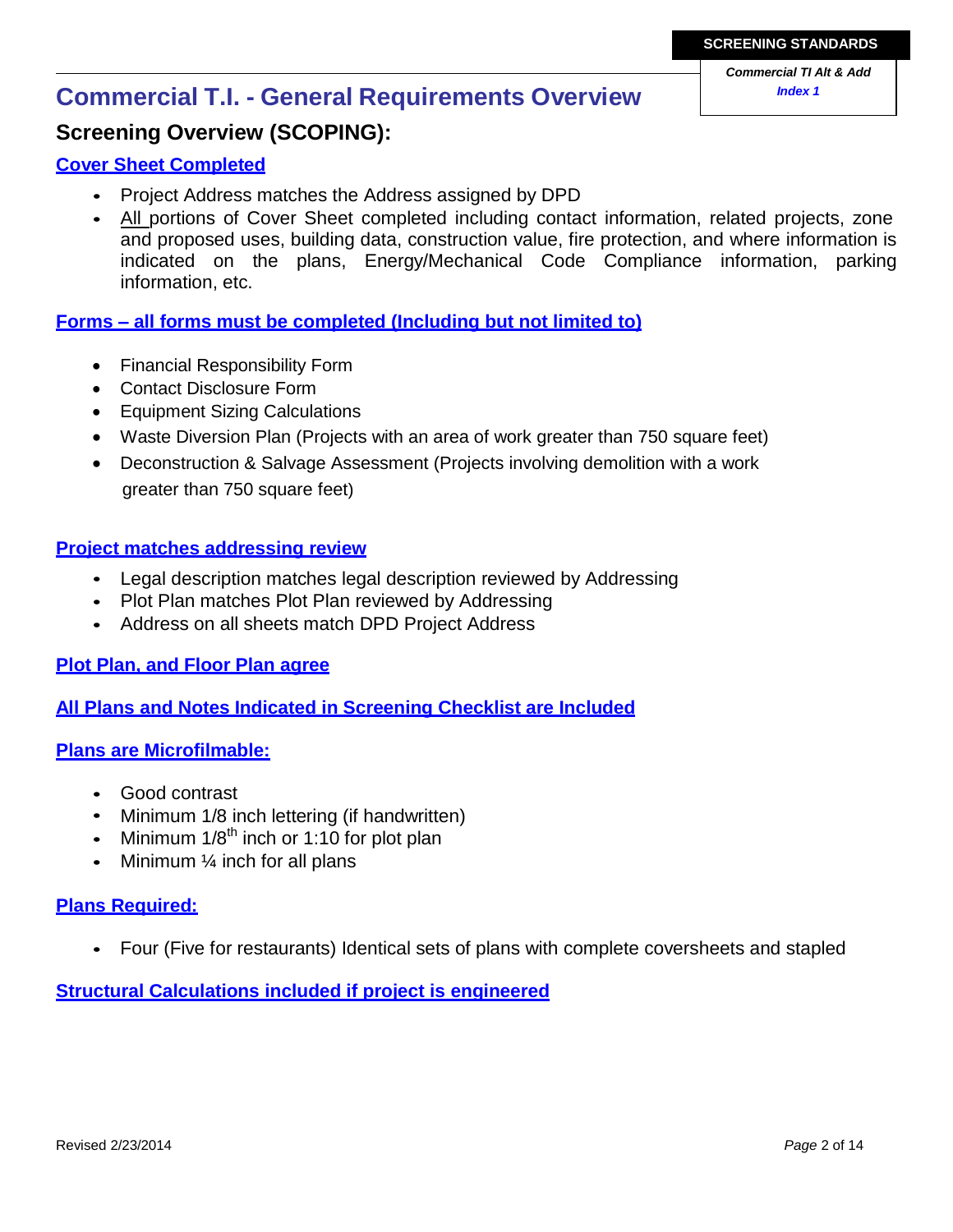# *Index 1* **ARCHITECTURAL PLANS**

*Commercial TI Alt & Add*

**Basic Plot Plan – Provide the following if there is an addition, change to site, parking or landscaping**

| <b>General Information</b> |                                                                                |  |  |
|----------------------------|--------------------------------------------------------------------------------|--|--|
|                            | Project site address                                                           |  |  |
| XMXX                       | Scale $1" = 10'$ or $1/8" = 1'$                                                |  |  |
|                            | Legal description(s) (Include easement legal description and recording number) |  |  |
|                            | King County Assessor's Parcel Number (APN)                                     |  |  |
|                            | North arrow                                                                    |  |  |
|                            | <b>Street and alley information</b>                                            |  |  |
|                            | Names and width of adjacent streets                                            |  |  |
|                            | Street and Alley right-of-way width                                            |  |  |
|                            | Location of new street trees                                                   |  |  |
|                            | <b>Development Information</b>                                                 |  |  |
|                            | Dimension all portions of structure(s)                                         |  |  |
| XMMMMMM                    | Dimension distances from structures to property lines                          |  |  |
|                            | Dimension distances between structures on property.                            |  |  |
|                            | Building Identifier (if more than one building on site)                        |  |  |
|                            | Label and dimension surface parking spaces, driveways (if change to parking)   |  |  |
|                            | Show Barrier Free Parking with Aisles                                          |  |  |
|                            | Angle of Parking (if change in parking)                                        |  |  |
|                            | Show and identify landscaping (if new landscaping proposed)                    |  |  |
|                            | <b>Tenant and exiting information</b>                                          |  |  |
|                            | Tenant location in structure                                                   |  |  |
|                            | Indicate exits to public way                                                   |  |  |
|                            | Indicate door swing of exits                                                   |  |  |

#### **Schematic Property / Tenant information Plan** – **Provide the following if interior alterations only, no change to site or right-of-way**

|       | <b>General Information</b> |                                                                                |  |  |  |
|-------|----------------------------|--------------------------------------------------------------------------------|--|--|--|
|       |                            | Project site address                                                           |  |  |  |
|       |                            | To Scale                                                                       |  |  |  |
|       |                            | Legal description(s) (Include easement legal description and recording number) |  |  |  |
| MMMMM |                            | King County Assessor's Parcel Number (APN)                                     |  |  |  |
|       |                            | North arrow                                                                    |  |  |  |
|       |                            | <b>Street and alley Information</b>                                            |  |  |  |
|       |                            | Names of adjacent streets                                                      |  |  |  |
|       |                            | Location of alleys                                                             |  |  |  |
|       |                            | <b>Tenant and exiting information</b>                                          |  |  |  |
|       |                            | Project location within building                                               |  |  |  |
|       |                            | Show use and occupancy of adjacent tenant(s) on floor(s)                       |  |  |  |
| XXXX  |                            | Indicate interior exit paths leading to public way                             |  |  |  |
|       |                            | Indicate location and door swing of exits at ground floor level                |  |  |  |

Indicate location and door swing of exits at ground floor level

### **Building ID Plan**

 $\Box$ Each building to be given an ID number consistent with plans on file with Seattle DCI if there is more than one structure on the site.

 $\Box$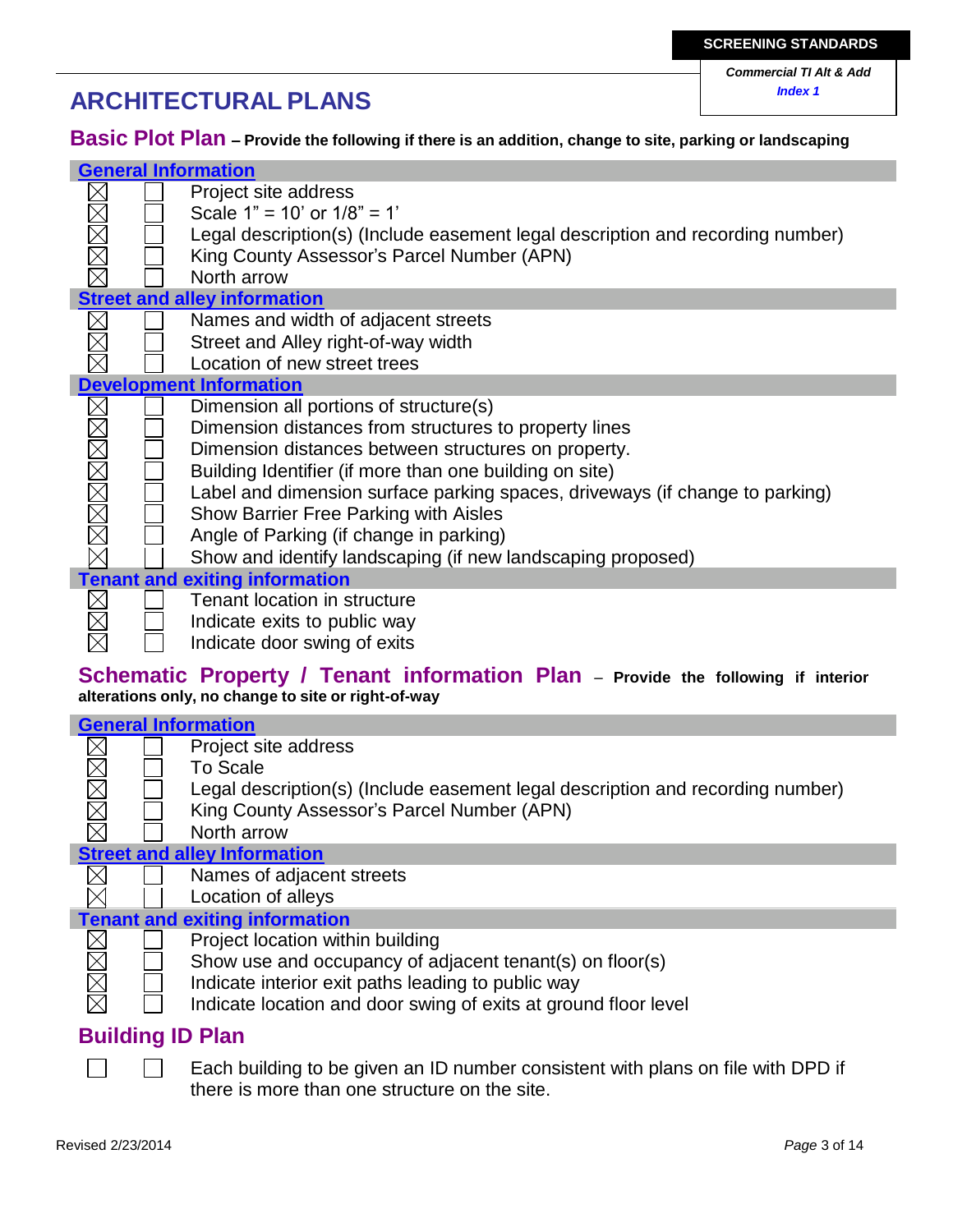*Commercial TI Alt & Add Index 1*

### **Demolition Plan - May be included on Floor Plan**



- Show all items to be demolished
- Indicate bearing walls, columns and shear walls
- Show removal of ceilings
- Show all existing items to remain

### **Architectural Notes (Unless specified on details or framing and floor plans)**

#### **Req Prov Architectural Notes**  $\boxtimes$ Code Edition (Such as year, including amendments) Fire proofing notes Alarm required Fire protection systems Elevator notes (if new) **Mechanical Notes**  $\times$ Code Edition (Such as year, including amendments) Mechanical equipment schedule (if changed or new) **Energy Notes** Code Edition (Such as year, including amendments)  $\bowtie$ Identify compliance path (if changed) Envelope Summary for Energy Code Compliance (if changed) Identify heat source (if new or changes to envelope)

### **Land Use Code Analysis and Documentation**

The following notes and calculations are required to demonstrate compliance with the Land Use Code. Dimensions and documentation on plans should clearly support your calculations.

| <b>Structure Height</b> |                                                                                     |
|-------------------------|-------------------------------------------------------------------------------------|
|                         | Identify maximum structure height allowed                                           |
|                         | Identify proposed structure height                                                  |
|                         | Identify exceptions used (i.e. pitched roof, rooftop features, sloped lot height    |
|                         | bonus, mixed use exceptions)                                                        |
|                         | Sloping lot height bonus documentation (calculate to nearest inch)                  |
|                         | Show calculations for average elevation of low grade wall                           |
|                         | Show calculations for average elevations of high grade wall                         |
|                         | Show calculations for difference between average high and average low               |
|                         | elevations                                                                          |
|                         | Identify distance between average low point and average high point                  |
|                         | Show calculations for slope on lot (difference in average elevations divided by     |
|                         | distance between these points.)                                                     |
|                         | Show calculations for additional height allowed (slope of lot divided by .06)       |
| <b>Light and Glare</b>  |                                                                                     |
|                         | Identify height of exterior lighting on poles                                       |
|                         | Note "Interior lighting of parking garages shall be shielded to minimize nighttime  |
|                         | glare from affecting nearby uses".                                                  |
|                         | Identify areas to be screened (i.e. parking areas, recycling areas, interior garage |
|                         | lighting, etc.)                                                                     |
|                         |                                                                                     |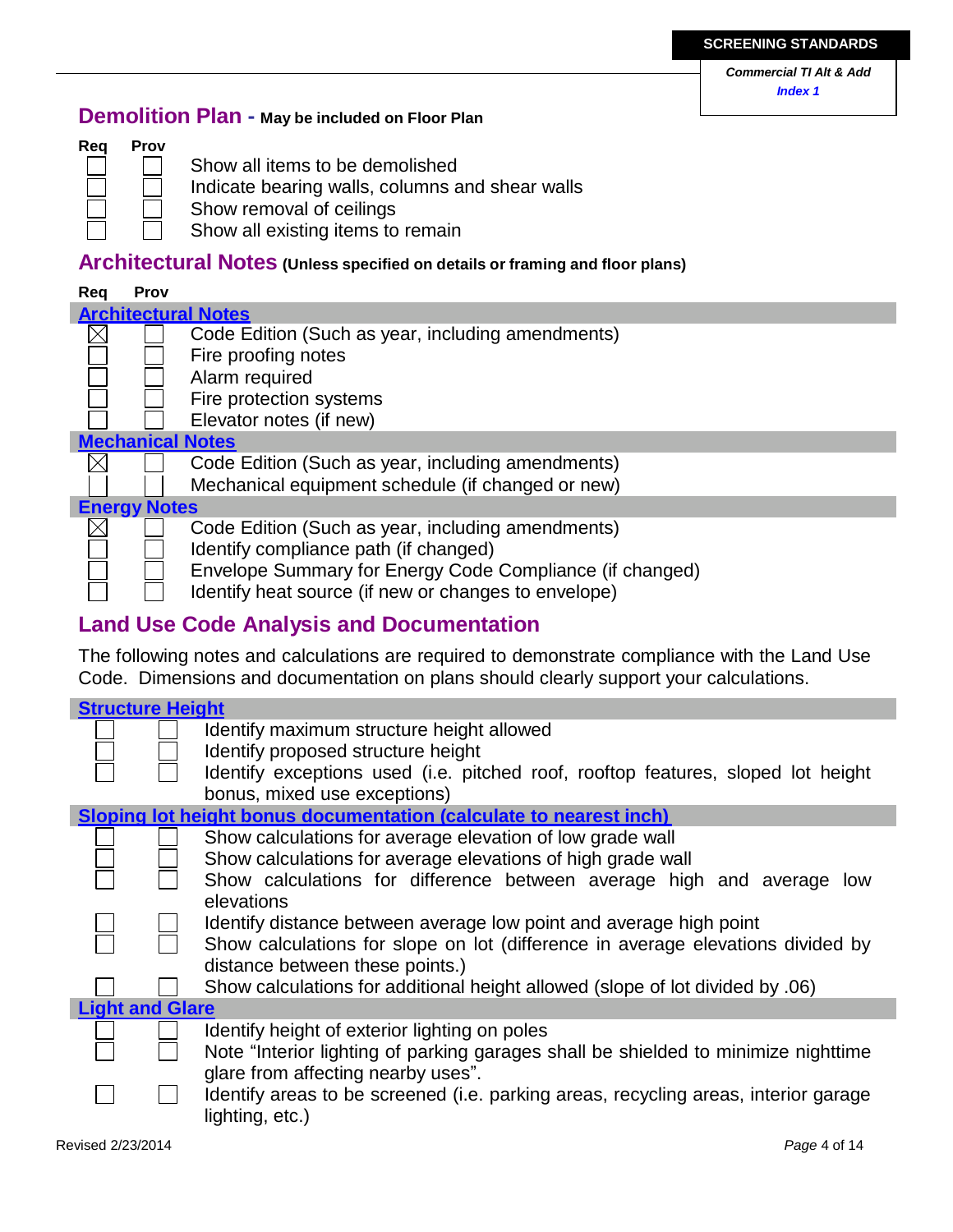### **Parking Information**

### **FOR COMMERCIAL TENANT IMPROVEMENTS – TENANT AREA AND PARKING REQUIREMENT ARE IDENTICAL**

| Req | Prov |
|-----|------|
|     |      |
|     |      |
|     |      |
|     |      |
|     |      |
|     |      |

- Identify existing use (Verify with Seattle DCI Microfilm records)
- Identify area (in square feet) of existing use
	- Identify parking requirements for existing use (i.e. 1 space per 350 square feet)
- Identify proposed use
	- Identify area (in square feet) of proposed use

Identify parking requirements for proposed use (i.e. 1 space per 350 square feet)

**Note: If parking requirement is identical, no further information is required on plans**

#### **FOR COMMERCIAL TENANT IMPROVEMENTS INVOLVING A CHANGE OF USE**

- **With different parking requirements**
- **Change in tenant area**

|                | <b>General Information</b> |                                                                                      |  |  |
|----------------|----------------------------|--------------------------------------------------------------------------------------|--|--|
|                |                            | Identify all exiting uses (existing per permit history)                              |  |  |
|                |                            | Identify area (in square feet) of each existing use                                  |  |  |
|                |                            | Identify parking requirements for each existing use (i.e. 1 space per 350 square     |  |  |
|                |                            | feet)                                                                                |  |  |
|                |                            | Parking calculations for all existing uses in building utilizing appropriate waiver  |  |  |
|                |                            | Identify all proposed uses (uses per Land Use Code)                                  |  |  |
|                |                            | Identify area (in square feet) of each proposed use                                  |  |  |
|                |                            | Identify parking requirements for each proposed use (i.e. 1 per 200 square feet)     |  |  |
| <u>xamanar</u> |                            | Identify parking deficit                                                             |  |  |
|                |                            | Parking calculations for all uses in building utilizing appropriate waiver and       |  |  |
|                |                            | deficits                                                                             |  |  |
|                |                            | If additional parking required                                                       |  |  |
|                |                            | Fully dimensioned site plan showing all on-site parking spaces                       |  |  |
|                |                            | Width and depth of parking stalls dimensioned                                        |  |  |
|                |                            | Parking angle identified                                                             |  |  |
|                |                            | Parking aisles dimensioned                                                           |  |  |
|                |                            | Barrier Free Parking and aisles shown                                                |  |  |
| MMMMMM         |                            | Driveways shown and dimensioned                                                      |  |  |
|                |                            | Identify driveway slope                                                              |  |  |
|                |                            | Curbcuts shown and dimensioned                                                       |  |  |
|                |                            | If off site parking is proposed                                                      |  |  |
|                |                            |                                                                                      |  |  |
|                |                            | Fully dimensioned site plan for off site parking, showing all parking spaces on site |  |  |
|                |                            | Covenant parking spaces identified on site plan for off site parking                 |  |  |
|                |                            | Parking Covenant completed with legal descriptions of both sites                     |  |  |
|                |                            | If transit reduction is proposed                                                     |  |  |
|                |                            | Show location of transit stops for bus                                               |  |  |
|                |                            | Indicate distance from property line(s) to transit stops                             |  |  |
|                |                            | Include a copy of bus schedule(s)                                                    |  |  |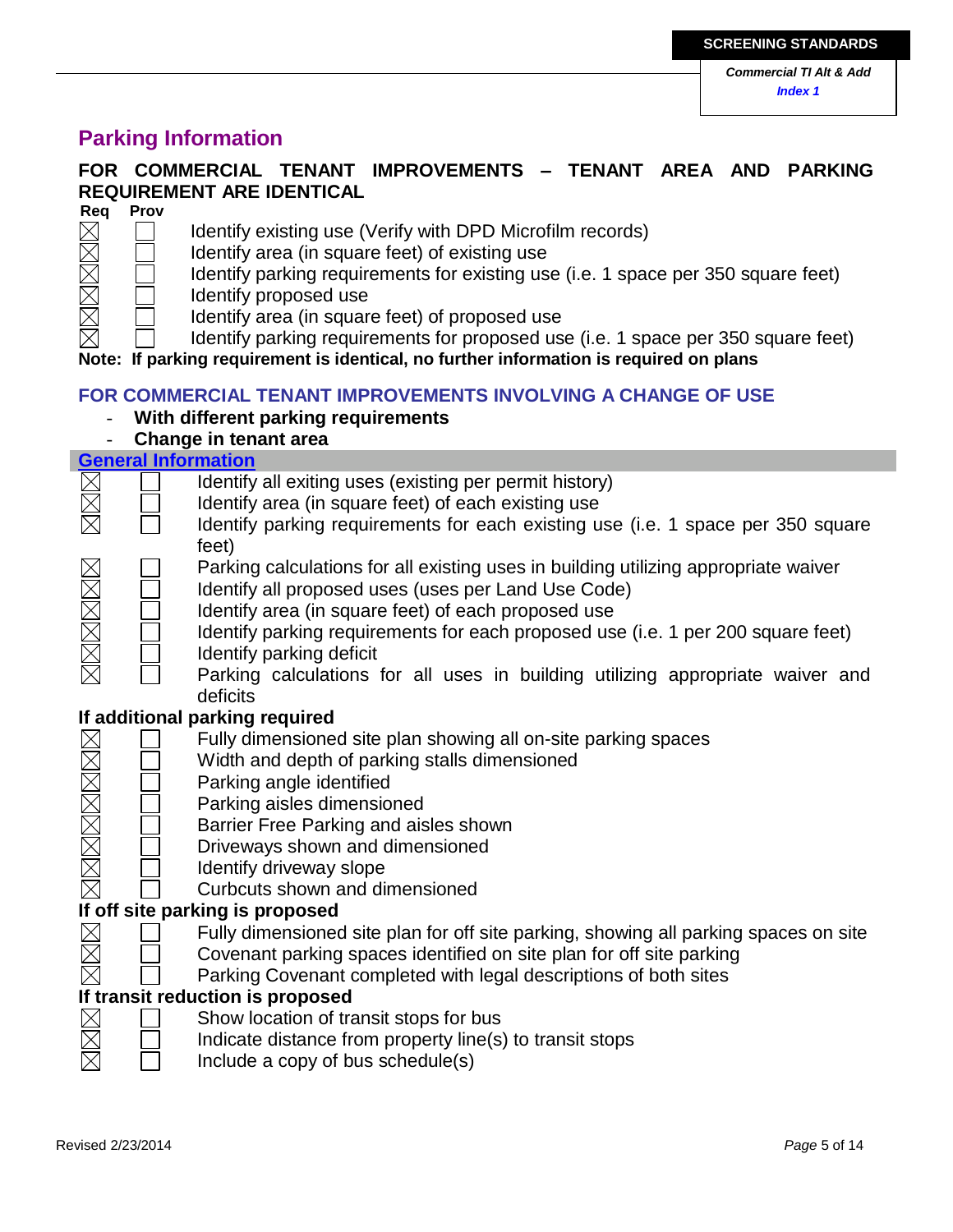*Commercial TI Alt & Add Index 1*

### **Building Code Analysis and Documentation**

| Req | <b>Prov</b> |                                                                             |
|-----|-------------|-----------------------------------------------------------------------------|
|     |             | Construction type                                                           |
|     |             | Number of stories                                                           |
|     |             | Allowable area Calculations/Mixed occupancy ratio                           |
|     |             | Type of Sprinkler Systems provided                                          |
|     |             | Fire Alarm provided                                                         |
|     |             | <b>Height Calculations</b>                                                  |
|     |             | <b>Type of Occupancy</b>                                                    |
|     |             | <b>FAR Calculations</b>                                                     |
|     |             | <b>Egress/Exiting Analysis</b>                                              |
|     |             | Stair/Elevator shaft Pressurization requirement or lobby requirements High- |
|     |             | Rise provisions if applicable                                               |
|     |             | <b>Accessibility Conformance</b>                                            |
|     |             | Development Standard departure(s) approved through design review process    |
|     |             | Height above lowest Fire Department Access                                  |
|     |             | Occupant load of common areas including roof decks                          |
|     |             | <b>Accessibility Analysis</b>                                               |
|     |             | Total number of parking spaces                                              |
|     |             | Number of Barrier Free parking spaces provided                              |
|     |             | Identify area of evacuation assistance                                      |

- Path of travel to commercial spaces
	- Van stall location(s)

### **Means of Egress / Exiting Plan**



### **Floor Plans**

I

 $\trianglerighteq$ 

| <b>General Information</b> |  |                                                         |  |  |
|----------------------------|--|---------------------------------------------------------|--|--|
|                            |  | North arrow                                             |  |  |
| X<br>X                     |  | Microfilmable lettering and plan quality                |  |  |
|                            |  | Label floor level $(1^{st}, 2^{nd},$ basement, etc.)    |  |  |
|                            |  | Use of each room                                        |  |  |
| $\boxtimes$                |  | If framing is shown, identify which floor level framing |  |  |
|                            |  | Reference call outs for cross sections and details      |  |  |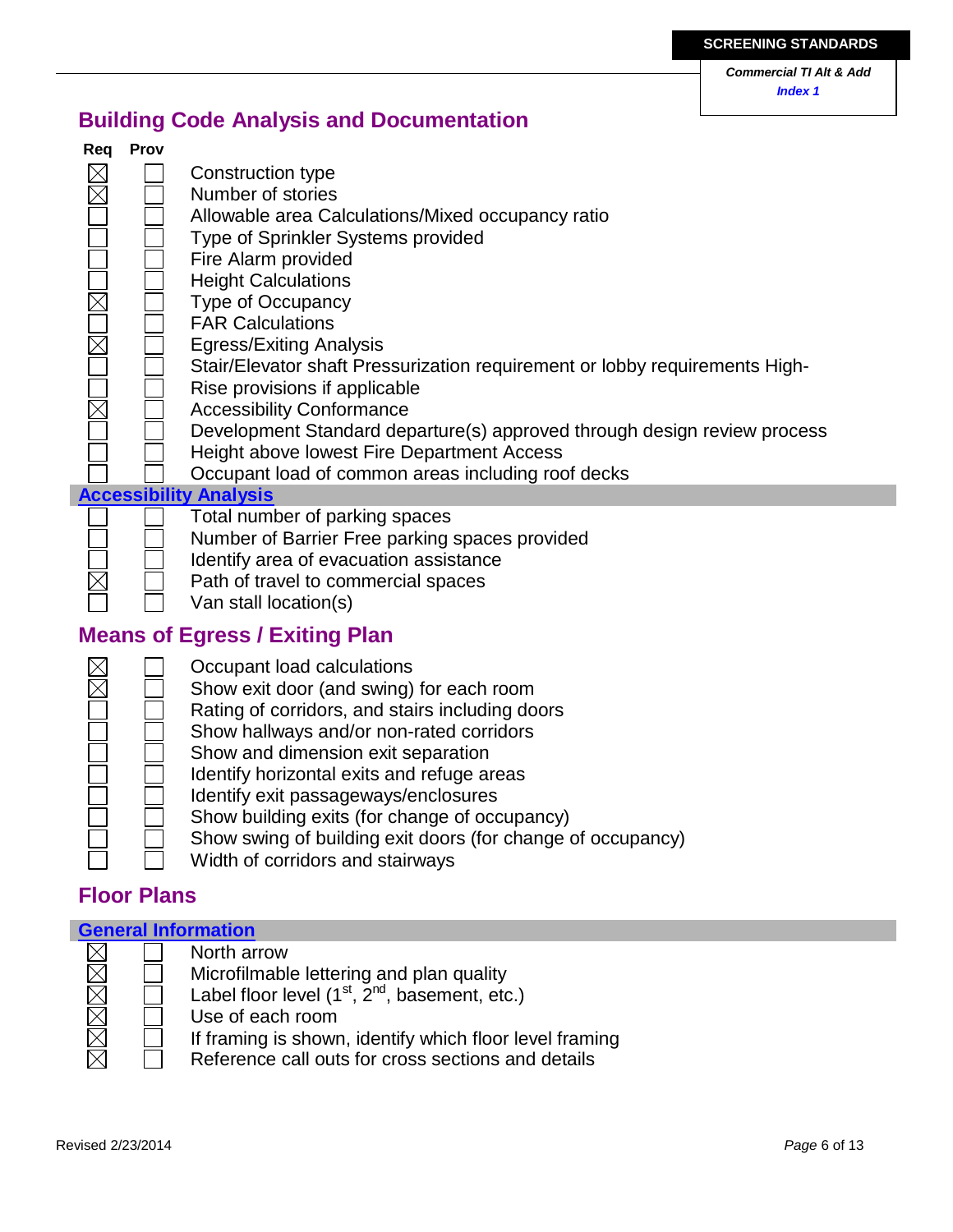|        |                          | <b>Floor plan information</b>                                                    |
|--------|--------------------------|----------------------------------------------------------------------------------|
|        |                          | Overall dimensions (exterior wall to exterior wall)                              |
|        |                          | Overall dimensions of tenant space                                               |
|        |                          | Location and dimensions of hallways, corridors, rooms, foyers, elevator lobbies, |
|        |                          | etc. of area of work or area influenced by the project                           |
|        |                          |                                                                                  |
|        |                          | Location of walls and reference to details (Wall type's legend indicating        |
|        |                          | construction type, fire rating, etc).                                            |
|        |                          | Identify partial height walls                                                    |
|        |                          | Show moveable partitions                                                         |
|        |                          | Location of interior and exterior doors, windows and relites                     |
|        |                          | Show direction of all door swings                                                |
| MMMMMM |                          | Dimension door size                                                              |
|        |                          | Distance from door to adjacent walls (latch side for accessibility)              |
|        |                          | Identify and fully dimension accessible restrooms (layout and full accessibility |
|        |                          | dimensions may be shown on separate plan if restrooms are altered or new)        |
|        |                          |                                                                                  |
|        |                          | Show location of equipment (batteries, cooking equipment, medical, racks,        |
|        |                          | cabinets, counters, paint spray booths, electrical cabinetry etc.)               |
|        |                          | Show location of medical gas storage                                             |
|        |                          | Indicate location of kitchen or other venting hoods                              |
|        |                          | Show and dimension decks, landings, etc.                                         |
|        |                          | Indicate location of ramps and their slope                                       |
|        |                          | Location of exit signs and exit pathway lighting                                 |
|        |                          | Indicate location of mezzanines (separate dimensioned floor plan for mezzanine   |
|        |                          | required)                                                                        |
|        | <b>Stair information</b> |                                                                                  |
|        |                          | Locate stairs                                                                    |
|        |                          | Dimension width and length of landing                                            |
|        |                          |                                                                                  |
|        |                          | Indicate rise and run                                                            |
|        |                          | Show handrail information                                                        |
|        |                          | Show guardrail information                                                       |
|        |                          | Show headroom height                                                             |
|        |                          | astmaant Infarmaatian far Faaal Carui                                            |

### **Health Department Information for Food Service**

### **Seating Areas**

|       | Identify and dimension fixed seating                          |
|-------|---------------------------------------------------------------|
|       | Identify and dimension seating area                           |
| XMX   | Show location of chairs and tables                            |
|       | Dimension aisle ways                                          |
|       | Show wheelchair seating                                       |
|       | Show accessible route of travel                               |
|       | <b>Kitchen and Food Service</b>                               |
|       | Show sinks                                                    |
|       | Show refrigeration equipment                                  |
| XMXXX | Indicate stoves, ovens and other cooking equipment            |
|       | Indicate dishwasher                                           |
|       | Indicate food preparation area and equipment                  |
|       | Other equipment such as capacity and size of fume hoods, etc. |

- Indicate food preparation area and equipment
	- Other equipment such as capacity and size of fume hoods, etc.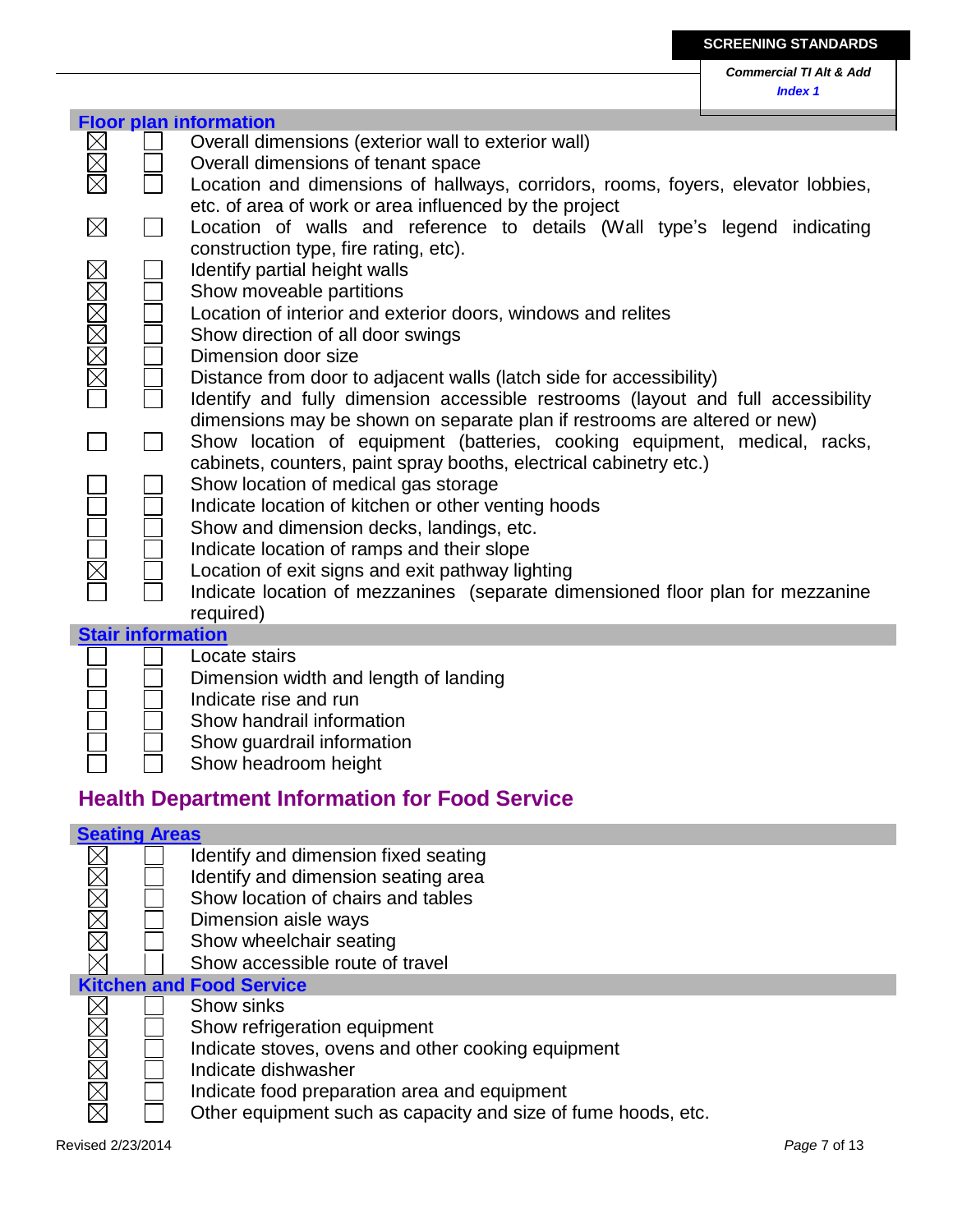### **Roof Plan**

| Reg | <b>Prov</b> |                                                                                                                                                                           |
|-----|-------------|---------------------------------------------------------------------------------------------------------------------------------------------------------------------------|
|     |             | Indicate slope, drainage, and overflow<br>Locate area separation walls<br>Locate and dimension all roof openings<br>Locate skylights<br>Show extent of roof decks, if any |
|     |             | Dimension and locate all roof top mechanical equipment, elevator, stair and<br>mechanical penthouses                                                                      |
|     |             | Locate draft stops<br>Locate attic access                                                                                                                                 |

### **Elevation Views – Provide the following (If change to exterior of structure)**



### **Building Section – Provide the following**

A "**Building Section**" is a cross-sectional view (exterior wall to exterior wall) through a building (foundation through roof), intended to illustrate the vertical relationship of significant building spaces.



#### **Stair Section**

| __<br>__ | __<br>__ |
|----------|----------|
|          |          |

- Rise and run dimensions
- Dimension headroom height
- Handrail information (grasp requirements, extensions, and returns)
- Guardrail information (height and spacing of intermediate rails
	- Fire protection under stair (if enclosed)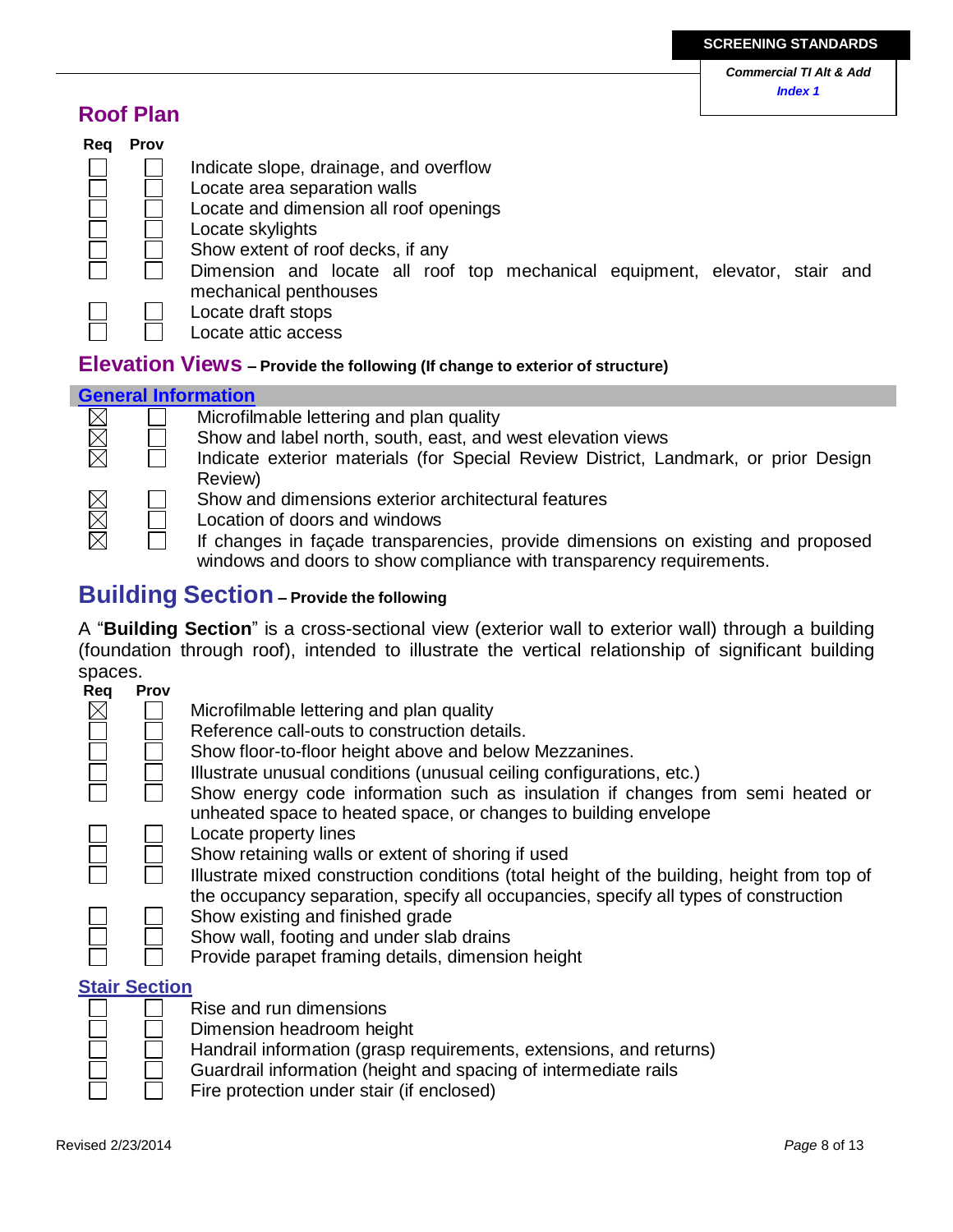| <b>Watch For:</b>                                                                                           |
|-------------------------------------------------------------------------------------------------------------|
| 1. Floor plans must show the location of the section cut and reference the Building Section.                |
| 2. When multiple conditions are proposed and clarity is critical in order to show code compliance           |
| (such as unusual ceiling conditions), multiple building sections or partial sections may be                 |
| appropriate.                                                                                                |
| Detailed information, such as a stair section, may be on the Building Section as long as the<br>3.          |
| proposal is clear.                                                                                          |
|                                                                                                             |
| <b>Typical Wall Section</b> (extending from roof/ceiling assembly to floor/ceiling assembly)                |
| <b>Roof Detail</b>                                                                                          |
| <b>Framing Members</b><br><b>Insulation R-value</b>                                                         |
| Sheathing                                                                                                   |
| <b>Ceiling Detail</b>                                                                                       |
| Distance from ceiling to floor and roof assembly above                                                      |
| Seismic bracing                                                                                             |
| <b>Wall Detail</b>                                                                                          |
| <b>Interior walls and partitions</b>                                                                        |
| Size and grade, type and number of top and bottom plates                                                    |
| Size, grade, type, and spacing of studs                                                                     |
| Sheathing, including Fire resistive assembly                                                                |
| Height of wall or partition                                                                                 |
| Connection or bracing at ceiling and floor                                                                  |
| <b>Exterior Walls</b>                                                                                       |
| Size and type of wall material                                                                              |
| Size, grade, type and number of top and bottom plates                                                       |
| Size, grade, type, and spacing of studs                                                                     |
| Store front and or Window framing                                                                           |
| Exterior side: Siding, weather protection, structural sheathing (thickness and                              |
| material); Veneer type (brick, stone) thickness, and attachment. Fire resistive<br>assembly if appropriate. |
| Interior side: Insulation R-value and type; Wall covering material and thickness                            |
| (usually gypsum wall board)                                                                                 |
| <b>Floor Detail</b>                                                                                         |
| Sheathing material, thickness and connection                                                                |
| Show structural members and their connections                                                               |
| Foundation information or reference to separate detail                                                      |
| <b>Reflected Ceiling Plan</b>                                                                               |
| <b>Construction information</b>                                                                             |
| Show areas where there are dropped ceilings, soffits, custom designed ceilings                              |
| Location of lights                                                                                          |
| Lighting schedule                                                                                           |
| Location of exit lights (should be on floor plan)                                                           |

- Reference call outs for cross sections and details
- Seismic bracing detail if not on Details Page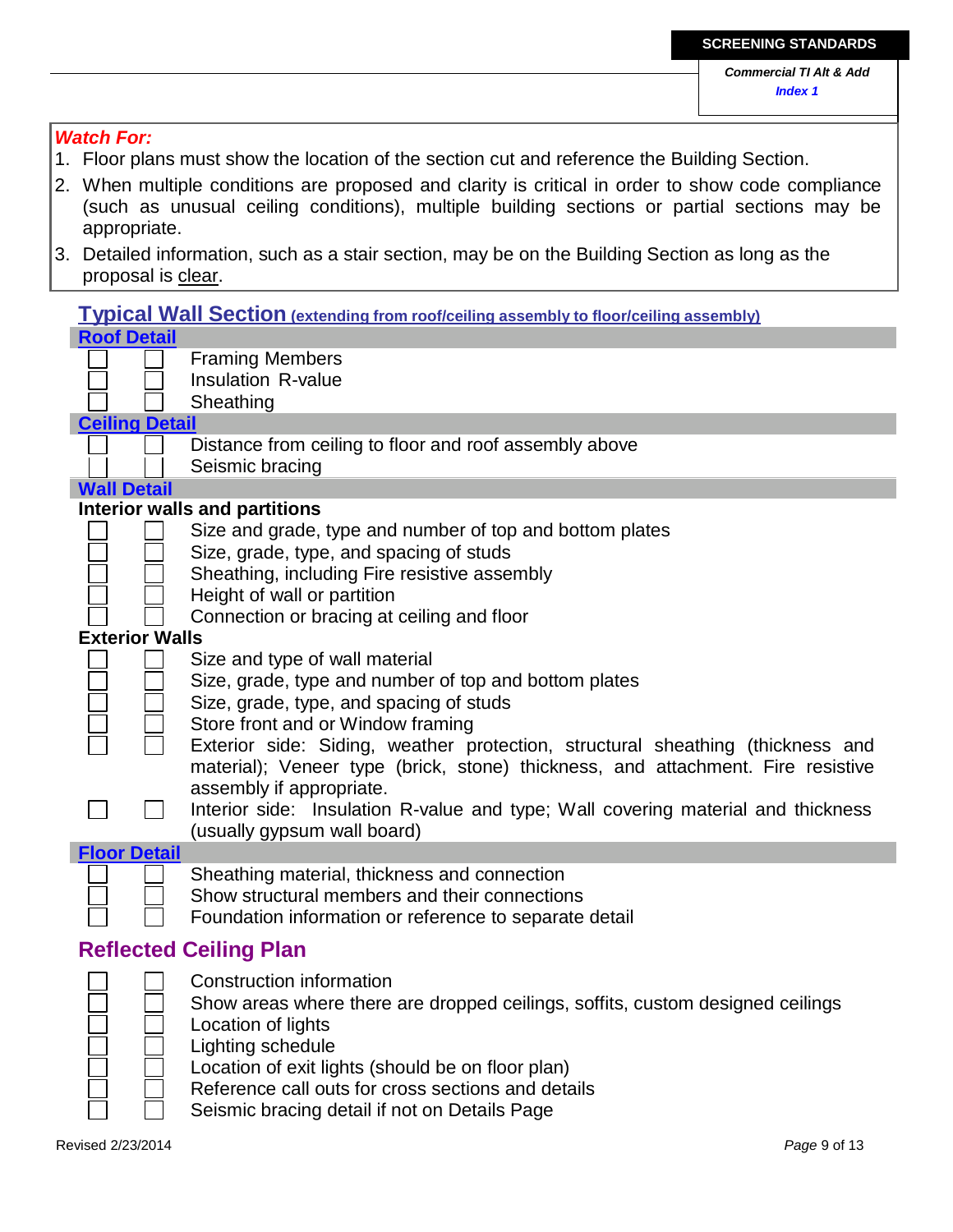### **Door/Window Schedule**

| <b>Door/Window Schedule</b>                                                                                                                                                                                                            |                     |                                                                                                                                                                                                                                                                                                                                                             |  |  |
|----------------------------------------------------------------------------------------------------------------------------------------------------------------------------------------------------------------------------------------|---------------------|-------------------------------------------------------------------------------------------------------------------------------------------------------------------------------------------------------------------------------------------------------------------------------------------------------------------------------------------------------------|--|--|
|                                                                                                                                                                                                                                        |                     | Provide fire ratings, U-Values, type, size and special hardware                                                                                                                                                                                                                                                                                             |  |  |
| <b>Construction Details - Provide the following for all structural elements modified or</b><br>added including walls, permanent partitions, mezzanines, and raised floors, clearly<br>indicate new and existing as well as connections |                     |                                                                                                                                                                                                                                                                                                                                                             |  |  |
| Req                                                                                                                                                                                                                                    | Prov                | A "Construction Detail" is an enlarged view (usually sectional) of a critical construction element                                                                                                                                                                                                                                                          |  |  |
|                                                                                                                                                                                                                                        |                     | <b>General Information</b>                                                                                                                                                                                                                                                                                                                                  |  |  |
| $\boxtimes$                                                                                                                                                                                                                            |                     | Microfilmable lettering and plan quality $(3/4)$ " = 1' or larger is commonly used for<br>construction detail so detail is clearly presented)                                                                                                                                                                                                               |  |  |
| <b>Roof Details</b>                                                                                                                                                                                                                    |                     |                                                                                                                                                                                                                                                                                                                                                             |  |  |
|                                                                                                                                                                                                                                        |                     | <b>Scupper Box</b><br>Parapet/Cornice Detail<br>Roof Deck details if used<br>Roof framing detail<br>Roof vent<br>Roof drain and overflow                                                                                                                                                                                                                    |  |  |
| <b>Floor Details</b>                                                                                                                                                                                                                   |                     |                                                                                                                                                                                                                                                                                                                                                             |  |  |
|                                                                                                                                                                                                                                        |                     | Floor framing, fire resistive assembly<br>Floor deck details, if used (fire resistive assembly, vents railing)<br>Window well details, if used (width, height, and egress ladder)                                                                                                                                                                           |  |  |
| <b>Wall Details</b>                                                                                                                                                                                                                    |                     |                                                                                                                                                                                                                                                                                                                                                             |  |  |
|                                                                                                                                                                                                                                        |                     | Wall framing, fire resistive assembly<br>Stair/elevator shaft wall details<br>Fire barrier and fire partition wall details<br>Type of construction wall details                                                                                                                                                                                             |  |  |
|                                                                                                                                                                                                                                        | <b>Stair Detail</b> |                                                                                                                                                                                                                                                                                                                                                             |  |  |
|                                                                                                                                                                                                                                        |                     | Rise and run dimensions (Winders, spirals, or other unusual stairways may require<br>a detailed plan as well).<br>Dimension headroom height<br>Handrail information (grasp requirements, extensions, and returns)<br>Guard-information (rail height and spacing of intermediate rails)<br>Fire protection under stair (if enclosed)                         |  |  |
|                                                                                                                                                                                                                                        |                     | <b>Landscape Plan – DR 13-92</b> (if modifying or changing landscape areas)                                                                                                                                                                                                                                                                                 |  |  |
|                                                                                                                                                                                                                                        |                     | Lot Area<br>Total square footage of: 1) required open space; 2) provided open space and 3)<br>required landscaped area.<br>Number of trees, number of shrubs and quantity of ground cover required.                                                                                                                                                         |  |  |
|                                                                                                                                                                                                                                        |                     | List common and botanical names of all plant material<br>For parking lots and all other required landscaped areas: dimensions of tree<br>planting area and location of vehicle stops<br>If existing plants are required to be retained, show location, size and species;<br>indicate how the plants will be protected during demolition and/or construction |  |  |
|                                                                                                                                                                                                                                        |                     |                                                                                                                                                                                                                                                                                                                                                             |  |  |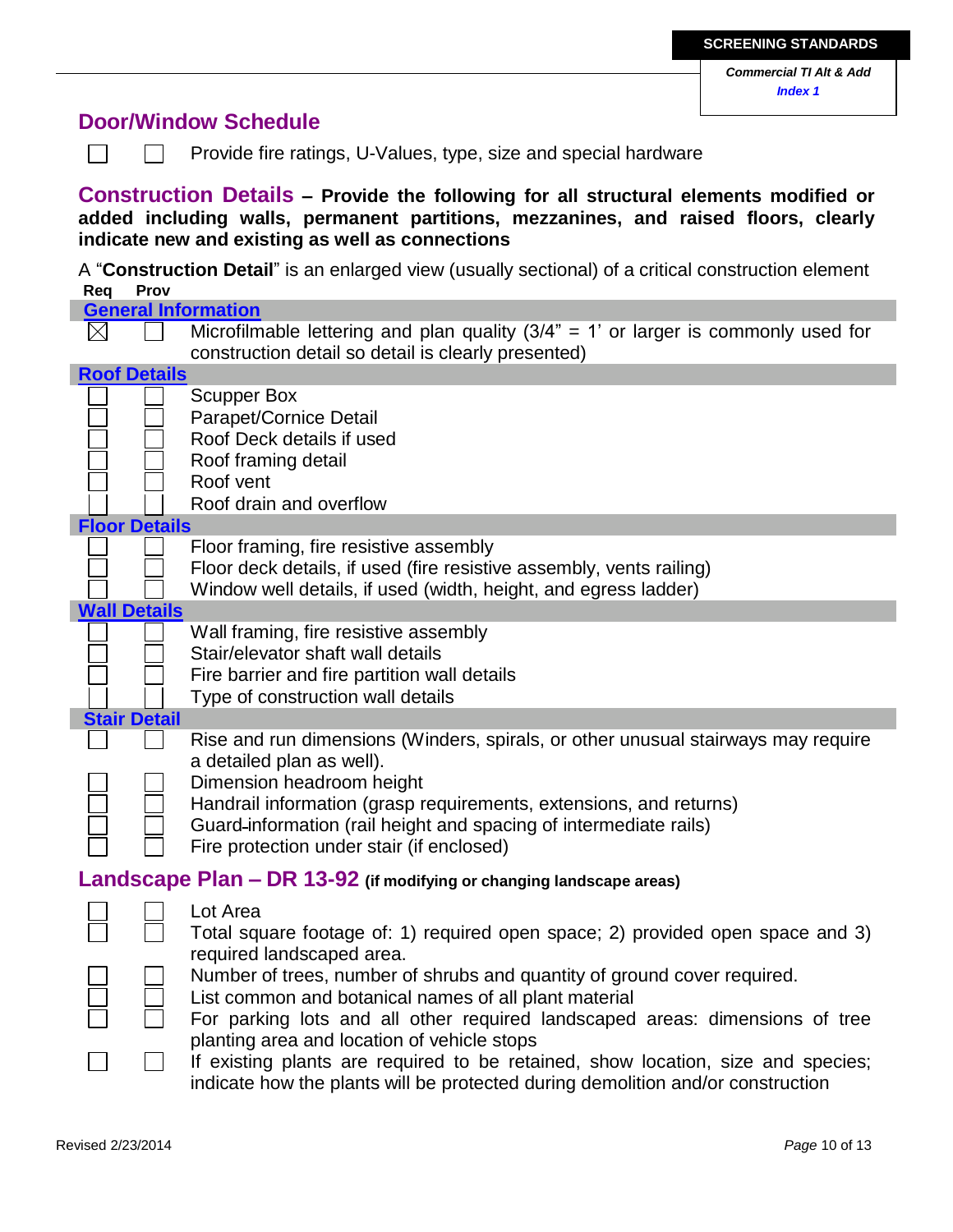### **Landscape Plan – DR 13-92 - continued**

### **Req Prov**



For roof top container landscaping: a schematic irrigation and drainage plan; size and depth of plant containers

Specifications for soil improvement

For street trees: width of planting strip; existing utility lines, poles or meters; and structures located within the planting strip; and species and diameter of the trees

### **STRUCTURAL PLANS** – **Provide the following if modifying or adding structural elements (Identify new and existing)**

### **Structural Notes**

| Rea | <b>Prov</b>            |                                                |
|-----|------------------------|------------------------------------------------|
|     |                        | <b>General Notes</b>                           |
|     |                        | <b>Reinforced Concrete Masonry Notes</b>       |
|     |                        | <b>Steel Floor/Roof Deck Notes</b>             |
|     |                        | Cast-In-Place Concrete Notes                   |
|     |                        | Concrete Reinforcement Notes Post-             |
|     |                        | tensioned Concrete Notes Structural            |
|     |                        | <b>Steel Notes</b>                             |
|     |                        | <b>Cold-Formed Steel Framing</b>               |
|     |                        | <b>Steel Stairs</b>                            |
|     |                        | <b>Wood Framing Notes</b>                      |
|     |                        | Shop fabricated wood joists, beams and trusses |
|     |                        | Testing and Inspection notes                   |
|     | <b>Design Criteria</b> |                                                |
|     |                        | Code Edition (Such as year)                    |
|     |                        | Floor Dead Load and Live Load                  |
|     |                        | Roof Dead Load and Snow Load                   |
|     |                        | Wind Exposure and Speed                        |

Seismic Zone and Rw Soil Bearing Capacity

### **Foundation Plan**

### **General Information** North Arrow Microfilmable lettering and plan quality Reference call-outs for cross sections and details **Footing and foundation information** Overall dimensions Location and dimensions of columns Dimension and locate spread footings (Or provide footing Schedule). Dimension continuous footings or grade beams and foundation walls (width, height) or reference detail.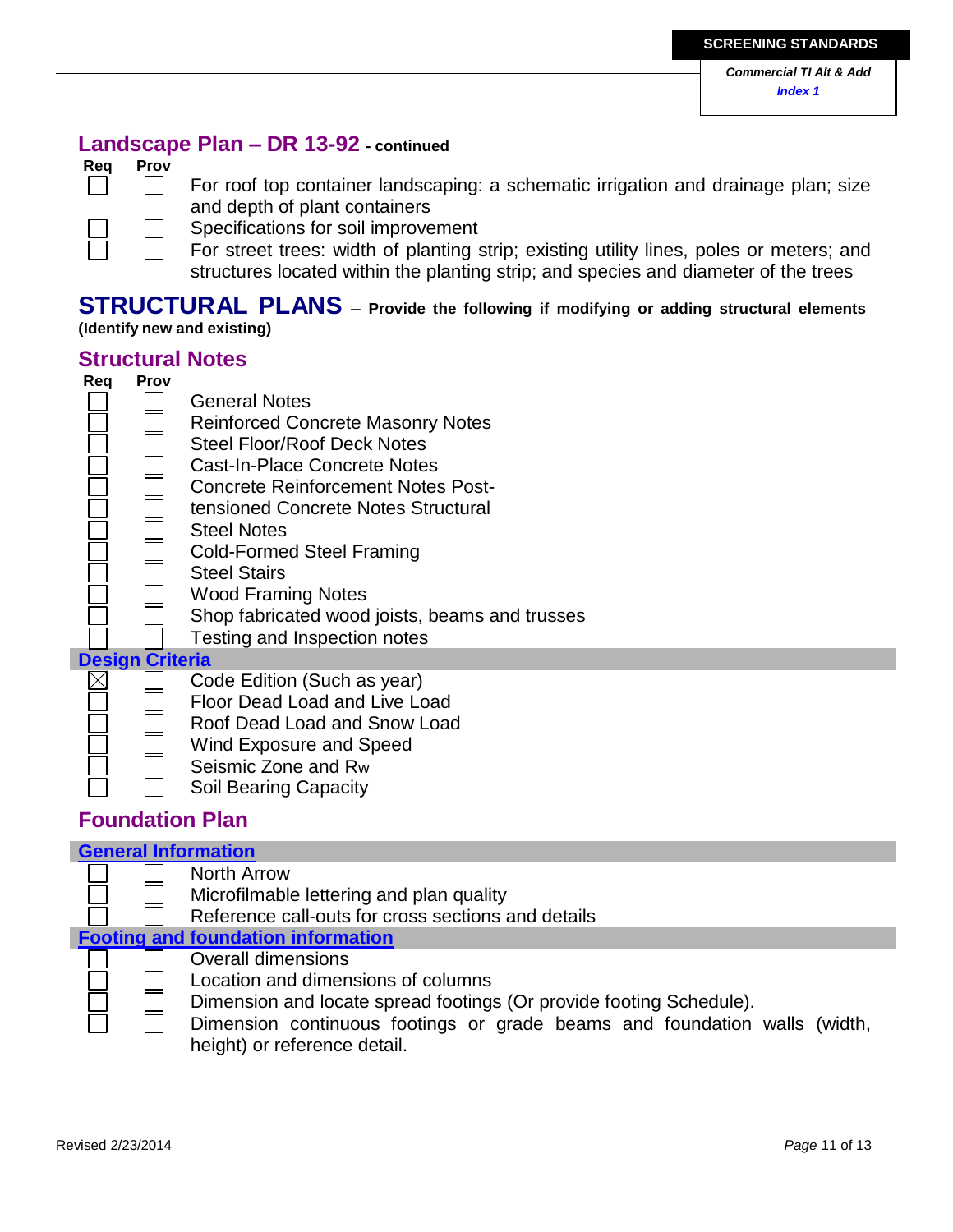### **Footing and foundation information - continued**

#### **Req Prov**

- Show thickness of slab
- Show post below floor framing
- Locate and identify all steps in footing, retaining walls and/or foundation
- Show hold-down location and size
	- Show all shearwalls, indicate construction detail including nailing schedule
- Show locations of Pile and Pile Caps

### **Floor Framing Plans**

| <b>General Information</b>                                                   |
|------------------------------------------------------------------------------|
| North Arrow                                                                  |
| Microfilmable lettering and plan quality                                     |
| Reference call-outs for cross sections and details                           |
| Identify floor $(1st$ Floor, $10th$ Floor, etc.) and framing level           |
| Size and spacing of framing members (i.e. joists, beams)                     |
| Size and span of headers, beams, etc.                                        |
| Dimension and size of framing around openings in floors, ceilings and other  |
| horizontal diaphragms.                                                       |
| Locate all beams, columns and bearing walls                                  |
| Show all ledger connections                                                  |
| Show all shearwalls, indicate construction detail including nailing schedule |
| Show all diaphragms, indicate construction detail including nailing schedule |
| <b>Show steel Moment Frames/Braced Frames</b>                                |
| Specify concrete floor slab thickness, rebar size and spacing                |
| Show rebar information around openings in floor                              |
| Show all concrete shearwalls and their rebar information or provide rebar    |
| schedule.                                                                    |
| Show all concrete post-tensioned floor tendon or rebar information           |
| Show concrete column cap                                                     |

### **Roof Framing Plan**

### **General Information**

|                            |  | <b>North Arrow</b>                                                                                                                                                                                                                                                                       |  |
|----------------------------|--|------------------------------------------------------------------------------------------------------------------------------------------------------------------------------------------------------------------------------------------------------------------------------------------|--|
|                            |  | Microfilmable lettering and plan quality                                                                                                                                                                                                                                                 |  |
|                            |  | Reference call-outs for cross sections and details                                                                                                                                                                                                                                       |  |
| <b>Framing Information</b> |  |                                                                                                                                                                                                                                                                                          |  |
|                            |  | Specify header/beam, joist sizes and span<br>Specify truss span, spacing, type<br>Specify all diaphragms indicate construction detail including nailing/blocking                                                                                                                         |  |
|                            |  | Specify size of framing around roof openings and other horizontal diaphragms.<br><b>Show Steel Moment Frames/Braced Frame</b><br>Specify steel deck/concrete diaphragm<br>Specify concrete roof slab thickness, rebar size and spacing<br>Show rebar information around openings in roof |  |